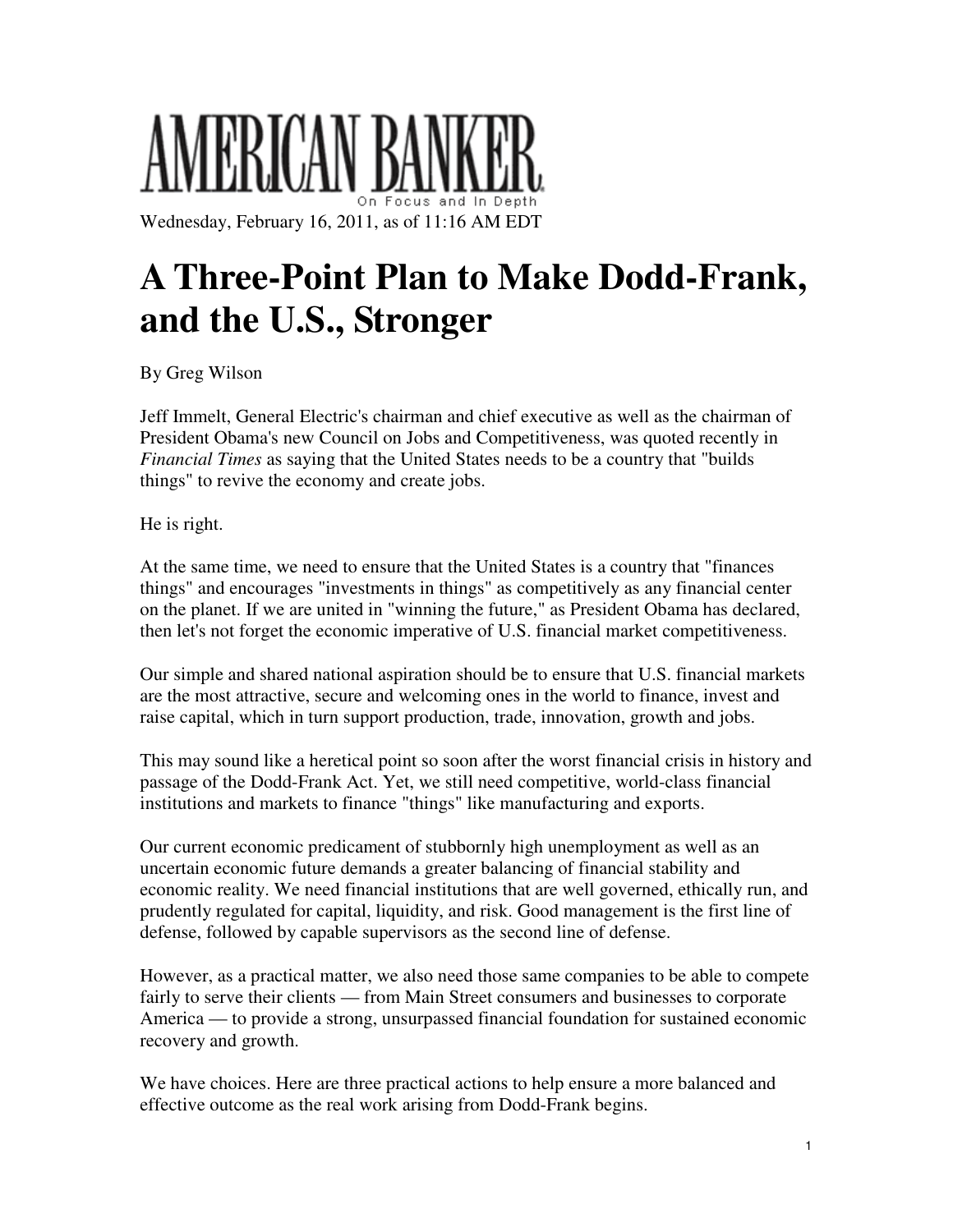First, the president can publicly instruct his direct reports to fully implement both the letter and the spirit of his Jan. 18 executive order — "Improving Regulation and Regulatory Review." He can direct Treasury Secretary Geithner to apply Section 1 of his new executive order "promoting economic growth, innovation, competitiveness, and job creation" to all of the rules and actions of the new Financial Stability Oversight Council that he chairs.

These actions include not only the pending notice of proposed rulemaking for the designation of nonbank financial companies for regulation by the Federal Reserve, our new financial stability regulator, but also the new rule coming later this year on new prudential standards, which are required to be "more stringent" and "increase in stringency" based on a risk-based assessment yet to be crafted by the council and overseen by the Board of Governors.

Second, since the president's executive order by definition exempts the independent financial agencies, the two new congressional chairmen — Senate Banking Committee Chairman Tim Johnson, D-S.D., and House Financial Services Committee Chairman Spencer Bachus, R-Ala. — can use their considerable "sunshine" power of oversight hearings to ensure a balanced and effective outcome for all Dodd-Frank rules.

More important, they can pass new legislation in the next 30 days to ensure that all future financial rules are subject to a more rigorous, real world cost-benefit analysis than has been the perfunctory pattern in the past. All new rules should contain an equally rigorous analysis of the rule's potential impact on innovation, competitiveness, growth, and yes, even new job creation. To paraphrase the new House Speaker, John Boehner, we simply don't need more job-killing rules at this fragile point in our economic recovery.

Third, the financial services industry can play an important role as well, by doing several things differently.

For starters, the industry can go back to the recent financial market competitiveness reports by New York Mayor Michael Bloomberg and Sen. Schumer, the Financial Services Roundtable, U.S. Chamber of Commerce, among others, and resurrect those recommendations that not only make sense in our new regulatory reality but also can strengthen our economy. As the Bloomberg-Schumer report correctly noted in 2007, getting the legal, regulatory and talent/skills (e.g., immigration) regimes right from a business investing perspective are critical for our financial markets. The same goes for corporate tax, business certainty, and political stability — if we want to see both our markets and our economy thrive.

Next, the financial industry can start its own diagnostic of the Dodd-Frank Act through the lens of the president's new Executive Order — "promoting economic growth, innovation, competitiveness, and job creation."

Provisions such as the so-called Volcker Rule, swap market changes, artificial size limits that know no G-20 equivalent, price controls on interchange fees, "heightened" prudential